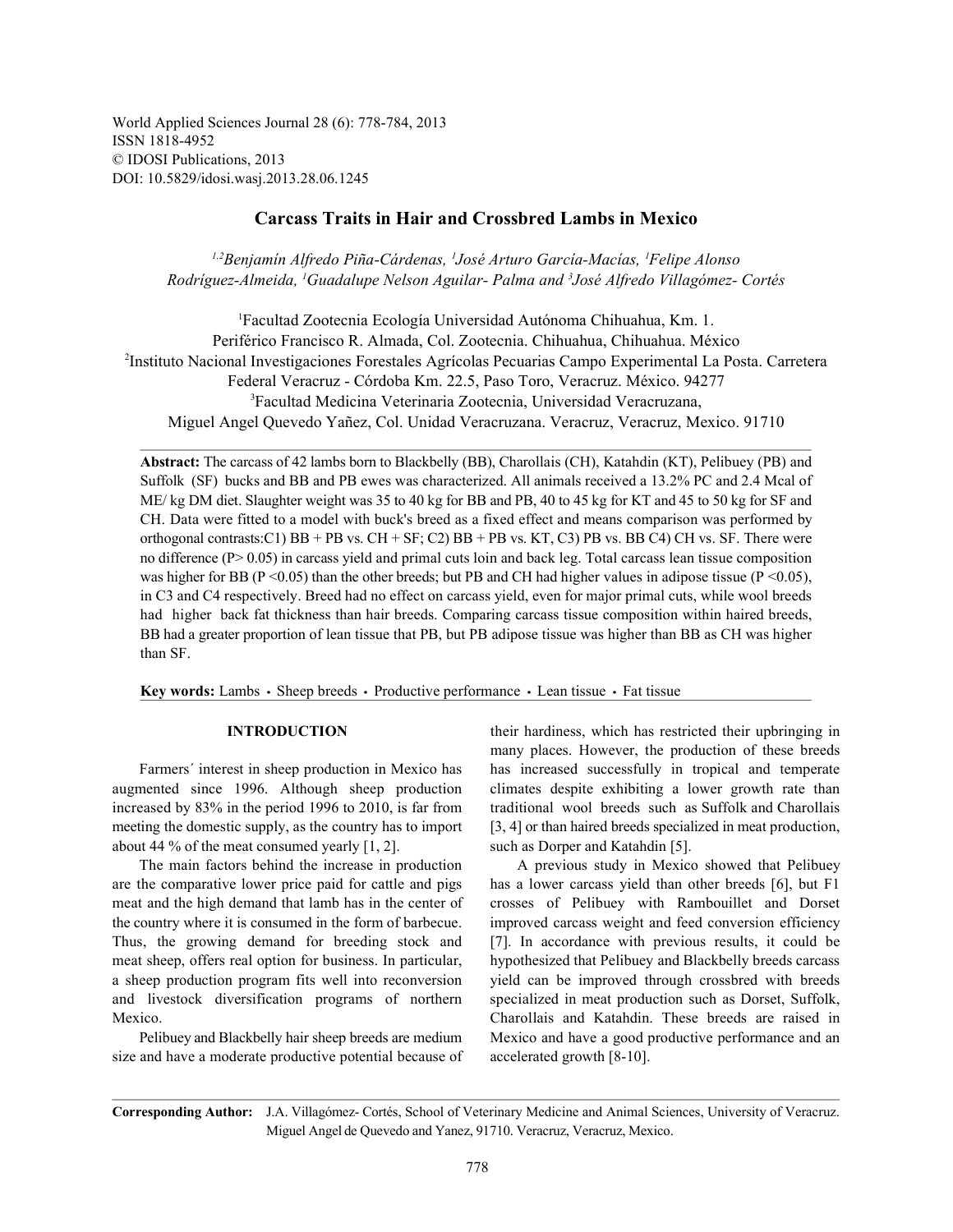farmers seek more diversified markets, ie, new products to contrasts were performed, C1) Blackbelly+Pelibuey *vs* offer and animal traits required for such products. For Charollais +Suffolk, C2) Blackbelly+Pelibuey *vs* Katahdin, example, lamb market in Mexico demands animals C3) Blackbelly+Pelibuey and C4) Charollais *vs* Suffolk. weighting at least 40 kg; this implies preference for terminal crossbreds with meat, wool or hair breeds. **RESULTS AND DISCUSION**

The aim of the study was to characterize carcass traits of a diverse sampling of sheep breeds in the cut market. Animal at slaughter and carcass traits are presented Such information will be useful for specialized producers in Table 1. Suffolk had the longest carcass and Blackbelly who are currently selling lamb cuts into central Mexico the shortest. Suffolk also had the greatest depth whereas markets. Charollais and Pelibuey had the smallest. Among animals

and Fall of 2005 at the Metabolic Unit, School of Animal Katahdin are considered medium size breeds. In addition, Husbandry and Ecology, Autonomous University of the lighter weight Blackbelly had the lowest body size. Chihuahua, Mexico. A total of 42 male lambs from pure *Longíssimos dorsi* eye area (LDEA) was bigger in breed Blackbelly (BB) and Pelibuey (PB) and crossbred Suffolk and Charollais than in Blackbelly and Pelibuey, Charollais (CH/BB or PB), Katahdin (KT/BB) and Suffolk which is related to the fact that Suffolk and Charollais are (SF/ BB or PB) were used. improved breeds with higher slaughter weight. All studied

intact animals received a finishing diet containing 2.4 According to U.S. federal classification, LDEA range Mcal ME / kg DM and 13.2% crude protein and were from 6.5 to 27.1 cm<sup>2</sup> [16], averaging 16.8 cm<sup>2</sup> with a normal housed in individual pens. The detailed management of variation between 9.7 and 23.2 cm<sup>2</sup>. LDEA average in this animals during fattening is described by Villalobos *et al.* study was 8.74 cm<sup>2</sup>, pointing to a poor development of the (2006) [11]. Lambs were slaughtered on the premises of pure Mexican hair breed and the implicit difficulty of the Meat Factory Shop in the same school. Slaughter exporting such cuts to the U.S. weight was 35 to 40 kg for Blackbelly, Pelibuey, 40 to Crossbred wool breeds specialized in meat producing 45 kg for Katahdin and 45 to 50 kg for Suffolk and Charollais and Suffolk had thicker back fat thickness Charollais. End weights were related to slaughter weights (BFT) compared to Blackbelly and Pelibuey (P < 0.05). used in the region. After slaughter carcasses were Blackbelly had the slowest growth rate (Table 2). All refrigerated at 1 to 3°C. Twenty-four hour later carcasses groups were short in fattening time, which would increase were divided longitudinally. Five primal cuts were done on the EGD and allow them to comply with the Mexican the left side and each cut was dissected into its classification norm, which begins at a 3 mm thickness [17]. components, muscle, bone, fat and others, which included EGD overall average was 1.9 mm. EGD minimum thickness connective tissue, lymph nodes, tendons, nerves and necessary to maintain the carcass in its best fresh blood vessels [12, 13, 14]. The right halves were disposed appearance and avoid excessive muscle shrinkage and of through normal commercial outlets. discoloration is 2.54 mm [16].

genetic groups, the percentage of following variables 58.0% in the half-carcasses, lacking statistical significance were recorded and: live weight, empty body weight, cold (Table 2). By genetic group, left half carcass yield was carcass weight and weight of each primal cutting to 50.2% in average and non-significant difference was account for the contribution of all organs and tissue found among groups; however, for the front quarter, the constituents of the carcass. comparison Blackbelly +Pelibuey *vs* Katahdin had a

percentages of carcass and tissues yield were analyzed superior to Blackbelly + Pelibuey ( $p$  <0.05), which shows using a simple statistical model including the fixed effect the better performance of this genotype for meat of paternal genetic group, by the Statistical Analysis production.

Because sheep population is constantly increasing, System Software [15]. For means comparison, orthogonal

**MATERIALS AND METHODS** production, Suffolk was slightly higher than Charollais Location: The study was conducted during the Summer is classified as a large size breed, while Charollais and product of crosses with breeds specialized in meat and Katahdin, which is related to breed size since Suffolk

**Study Design and Animal Management:** At weaning, be overcome by improving the two-haired breeds. groups lacked further development of LDEA, which can

In order to compare carcass measurements among Average carcass yield was 57.6% varying from 56.8 to **Statistical Analysis:** Data on weight, measurements and ( $p < 0.05$ ); but for the back quarter, Katahdin was significant difference in favor of Blackbelly +Pelibuey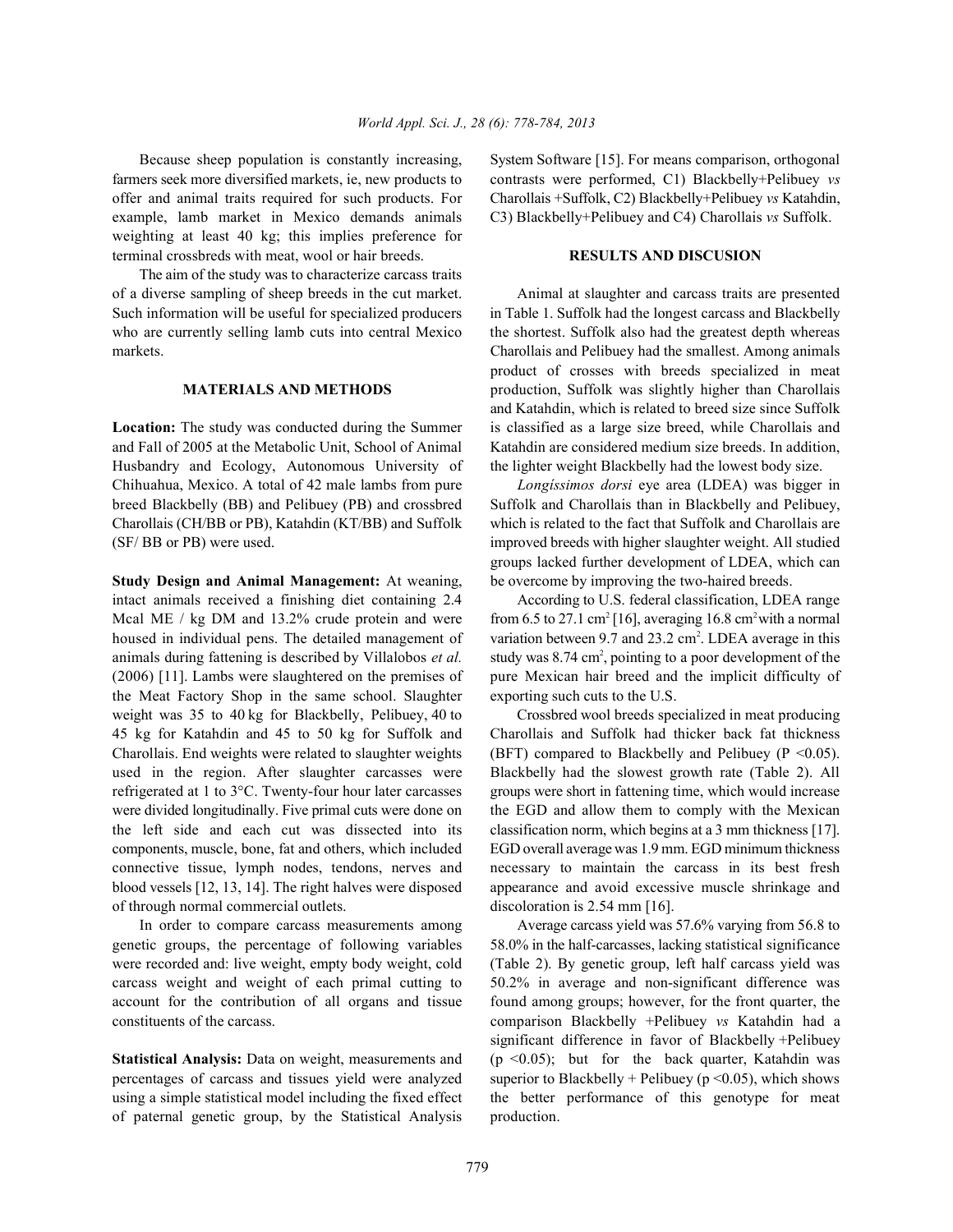|                           | Genetic group   |                 |                 |                 |                 |  |  |  |  |  |
|---------------------------|-----------------|-----------------|-----------------|-----------------|-----------------|--|--|--|--|--|
| Traits <sup>2</sup>       | <b>BB</b>       | CH/PB           | <b>KT</b>       | <b>PB</b>       | <b>SF</b>       |  |  |  |  |  |
| Lambs, no.                | 10              | 10              | 5               | 7               | 10              |  |  |  |  |  |
| Weight at slaughter, (kg) | $35.9 \pm 0.5$  | $46.1 \pm 0.5$  | $40.8 \pm 0.7$  | $39.2 \pm 0.6$  | $46.8 \pm 0.5$  |  |  |  |  |  |
| Age at slaughter, (days)  | $183.1 \pm 5.5$ | $184.2 \pm 5.5$ | $183.6 \pm 7.8$ | $168.5 \pm 6.6$ | $192.3 \pm 5.5$ |  |  |  |  |  |
| Empty body, $(kg)^3$      | $32.9 \pm 0.6$  | $42.3 \pm 0.6$  | $37.0 \pm 0.8$  | $35.4 \pm 0.7$  | $42.4 \pm 0.6$  |  |  |  |  |  |
| Hot carcass weight, (kg)  | $19.1 \pm 0.3$  | $24.5 \pm 0.3$  | $21.2 \pm 0.4$  | $20.3 \pm 0.4$  | $24.1 \pm 0.3$  |  |  |  |  |  |
| Cold carcass weight, (kg) | $19.0 \pm 0.3$  | $24.4 \pm 0.3$  | $21.0 \pm 0.4$  | $20.1 \pm 0.4$  | $24.0 \pm 0.3$  |  |  |  |  |  |
| Left side carcass $(kg)$  | $9.6 \pm 0.2$   | $12.2 \pm 0.2$  | $10.4 \pm 0.3$  | $10.3 \pm 0.3$  | $12.1 \pm 0.2$  |  |  |  |  |  |
| Carcass length, (cm)      | $60 \pm 0.8$    | $61 \pm 0.8$    | $63 \pm 1.1$    | $63 \pm 0.9$    | $64 \pm 0.8$    |  |  |  |  |  |
| Carcass length, (cm)      | $29 \pm 0.4$    | $28 \pm 0.4$    | $29 \pm 0.6$    | $28 \pm 0.5$    | $30 \pm 0.4$    |  |  |  |  |  |
| Loin area $(cm2)$         | $7.6 \pm 0.3$   | $10.1 \pm 0.3$  | $8.3 \pm 0.4$   | $7.6 \pm 0.3$   | $10.1 \pm 0.3$  |  |  |  |  |  |

## *World Appl. Sci. J., 28 (6): 778-784, 2013*



Abbreviations of genetic groups and number of animals per group: BB, purebred Blackbelly, n = 10; CH,  $\frac{1}{2}$  Charollais:  $\frac{1}{2}$  BB o  $\frac{1}{2}$  PB, n =10; KT,  $\frac{1}{2}$ Katahdin: ½ BB, n =5; PB, purebred Pelibuey, n =7; SF, ½ Suffolk: ½ BB o ½ PB, n =10.

<sup>2</sup>For these variables, comparisons were not performed, as the animals were at slaughtered at different weights.

 ${}^{3}$ Empty Body = Live body weight – gastroenteric content weight.

|  |  |  |  | Table 2: Minimum Square Means (± SE) for Sheep Left-carcass and Primal Cuts Traits at 24 Hours Post-slaughter by Genetic Group |
|--|--|--|--|--------------------------------------------------------------------------------------------------------------------------------|
|--|--|--|--|--------------------------------------------------------------------------------------------------------------------------------|

|                            | Genetic group  |                |                |                | Differences estimated by contrasts <sup>2</sup> |                 |                  |                 |                |  |  |
|----------------------------|----------------|----------------|----------------|----------------|-------------------------------------------------|-----------------|------------------|-----------------|----------------|--|--|
| Variables                  | <b>BB</b>      | CН             | <b>KT</b>      | <b>PB</b>      | <b>SF</b>                                       | C1              | C <sub>2</sub>   | C <sub>3</sub>  | C <sub>4</sub> |  |  |
| Backfat tickness, (mm)     | $1.4 \pm 0.24$ | $2.2 \pm 0.24$ | $1.8 \pm 0.33$ | $1.9 \pm 0.28$ | $2.1 \pm 0.24$                                  | $-1.0 \pm 1.5*$ | $-0.2 \pm 0.4$   | $-0.5 \pm 0.4$  | $0.1 \pm 0.3$  |  |  |
| Carcass yield <sup>4</sup> | $58.0 \pm 0.7$ | $58.0 \pm 0.7$ | $57.4 \pm 0.9$ | $57.3 \pm 0.8$ | $56.8 \pm 0.7$                                  | $0.5 \pm 2$     | $0.2 \pm 1$      | $0.6 \pm 1$     | $1.2 \pm 1$    |  |  |
| $Left-side3$               | $50.4 \pm 0.5$ | $49.8 \pm 0.5$ | $49.5 \pm 0.7$ | $50.9 \pm 0.6$ | $50.0 \pm 0.5$                                  | $1.2 \pm 1.0$   | $1.1 \pm 0.8$    | $0.5 \pm 0.7$   | $0.5 \pm 0.7$  |  |  |
| Front quarter <sup>4</sup> | $54.7 \pm 0.8$ | $53.1 \pm 0.8$ | $51.9 \pm 1.1$ | $54.2 \pm 0.9$ | $53.1 \pm 0.8$                                  | $2.8 \pm 1.6$   | $2.6 \pm 1.2^*$  | $0.5 \pm 1.2$   | $0.1 \pm 1.1$  |  |  |
| Hind quarter <sup>4</sup>  | $45.3 \pm 0.8$ | $46.9 \pm 0.8$ | $48.1 \pm 1.1$ | $45.8 \pm 0.9$ | $46.9 \pm 0.8$                                  | $-2.8 \pm 1.6$  | $-2.6 \pm 1.2$ * | $-0.5 \pm 1.2$  | $0.1 \pm 1.1$  |  |  |
| Front $leg4$               | $17.0 \pm 0.7$ | $18.8 \pm 0.7$ | $16.3 \pm 0.9$ | $16.8 \pm 0.8$ | $17.7 \pm 0.7$                                  | $-2.7 \pm 1.4*$ | $0.6 \pm 1.1$    | $0.2 \pm 1.0$   | $1.2 \pm 0.9$  |  |  |
| Bag Leg                    | $24.3 \pm 0.5$ | $23.7 \pm 0.5$ | $25.0 \pm 0.7$ | $23.2 \pm 0.6$ | $25.0 \pm 0.5$                                  | $1.1 \pm 1.0$   | $1.2 \pm 0.8$    | $1.1 \pm 0.8$   | $1.3 \pm 0.7$  |  |  |
| Rib                        | $25.7 \pm 0.9$ | $28.7 \pm 0.9$ | $27.4 \pm 1.3$ | $28.8 \pm 1.1$ | $26.6 \pm 0.9$                                  | $-0.8 \pm 1.9$  | $-0.2 \pm 1.5$   | $-3.1 \pm 1.4*$ | $2.1 \pm 1.3$  |  |  |
| Loin                       | $20.7 \pm 0.6$ | $22.2 \pm 0.6$ | $23.0 \pm 0.8$ | $22.1 \pm 0.7$ | $21.5 \pm 0.6$                                  | $0.8 \pm 1.3$   | $1.5 \pm 1.0$    | $1.4 \pm 0.9$   | $0.7 \pm 0.8$  |  |  |
| Neck                       | $12.3 \pm 0.7$ | $9.3 \pm 0.7$  | $8.6 \pm 1.1$  | $9.0 \pm 0.9$  | $9.4 \pm 0.7$                                   | $2.6 \pm 1.6$   | $2.1 \pm 1.2$    | $3.2 \pm 1.2^*$ | $0.2 \pm 1.1$  |  |  |

NS, non significant

 $*$ , P< 0.05

<sup>1</sup> C1) BB+PB *vs* CH+SF; C2) BB+PB *vs* KT; C3) BB *vs* PB; C4) CH *vs* SF

<sup>2</sup> Abbreviations of genetic groups and number of animals per group: BB, purebred Blackbelly, n = 10; CH, ½ Charollais: ½ BB o ½ PB, n =10; KT, ½ Katahdin: ½ BB, n =5; PB, purebred Pelibuey, n = 7; SF, ½ Suffolk: ½ BB o ½ PB, n = 10.

<sup>3</sup> As a percentage of the cold carcass weight.

<sup>4</sup> As a percentage of the average total left-half carcass.

greater percentage ( $P \le 0.05$ ) than Blackbelly, but the same stage of muscle and fat tissue. contrast, in neck Blackbelly exceeded ( $P \le 0.05$ ) Pelibuey. Regarding the tissue composition of the back leg, one

muscle and less fat in the meat. In this case, the Blackbelly tissue development significant difference were observed.

As a percentage of total average weight average in breed showed an overall performance in which a slow the left-side carcass channel, there was difference (P growth rate results from a dominant muscle synthesis and  $\leq 0.05$ ) in three out of five primal cuts. In front leg, at C1, a reduced fat deposition. In comparison, the Pelibuey figures were in favor of the wool group, while in ribs that breed showed a better performance, since by the same occurred for the C3 among hair breeds. Pelibuey had time it was at a physiologically advanced development

In the remaining primal cuts, which are the most of the most commercially valuable cuts, only fat tissue economically important, the contrasts done did not find showed significant difference (P <0.05) in the C1 and C2 any difference. Regarding the tissue composition of primal comparisons, from animals crossed with breeds cuts, front leg only showed significant differences in lean specialized in meat production, such as Charollais + and fat tissues and in the C3 comparison (Table 3). Suffolk and Katahdin, respectively (Table 3). There was Blackbelly had the leanest carcass  $(P \le 0.05)$ . This finding no difference in muscle tissue because all groups agrees with today's consumer goal, ie. to have much had similar physiological development, but in fat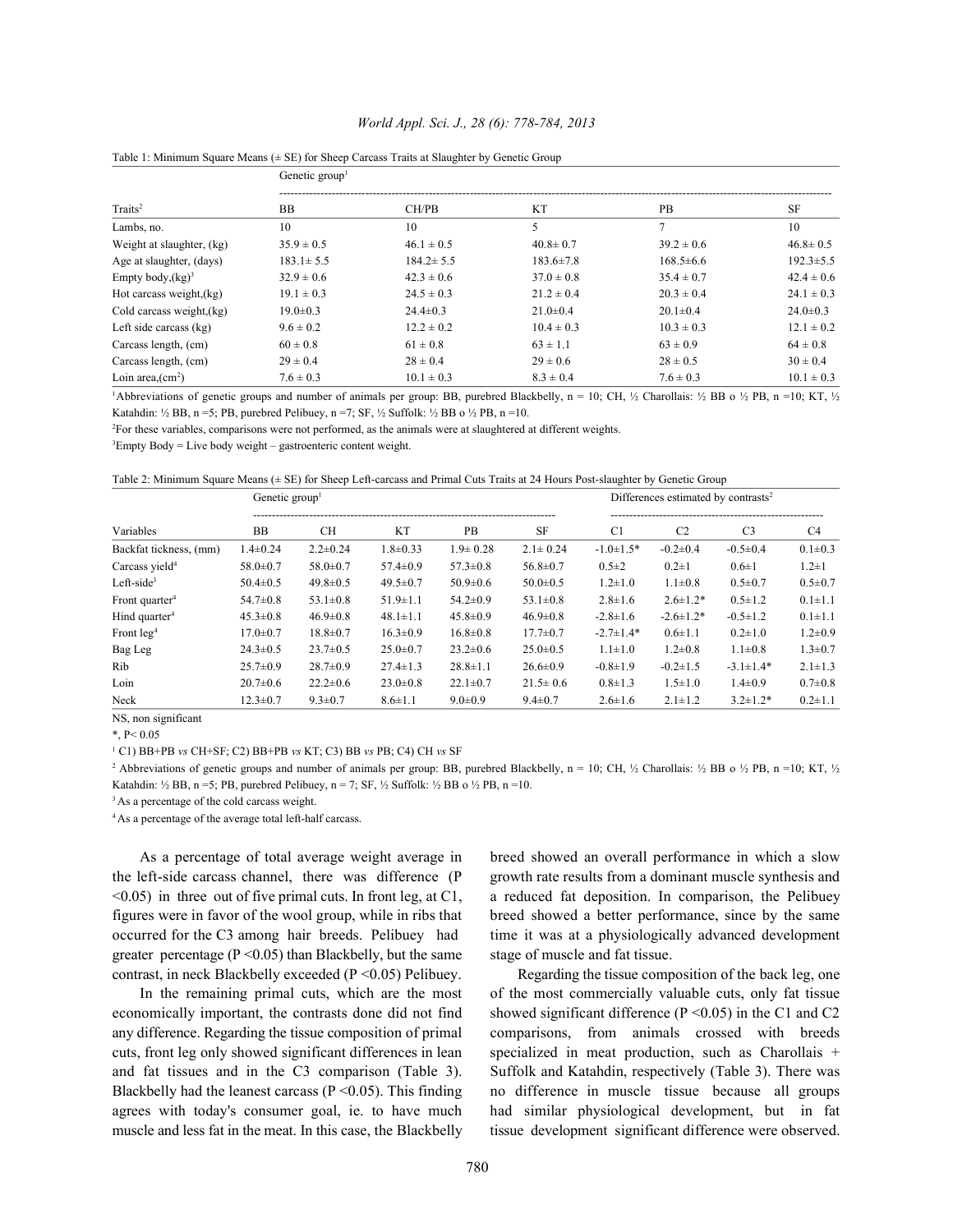| Variable     | Genetic group <sup>1</sup> |                 |                 | Differences estimated by contrasts <sup>2</sup> |                 |                 |                 |                |                |
|--------------|----------------------------|-----------------|-----------------|-------------------------------------------------|-----------------|-----------------|-----------------|----------------|----------------|
|              | <b>BB</b>                  | CН              | <b>KT</b>       | <b>PB</b>                                       | <b>SF</b>       | C1              | C <sub>2</sub>  | C <sub>3</sub> | C <sub>4</sub> |
| Front $leg3$ |                            |                 |                 |                                                 |                 |                 |                 |                |                |
| Lean         | $64.6 \pm 1.2$             | $60.5 \pm 1.2$  | $60.9 \pm 1.7$  | $59.5 \pm 1.4$                                  | $62.4 \pm 1.2$  | $1.3 \pm 2.5$   | $1.2 \pm 1.9*$  | $5.1 \pm 1.9$  | $1.8 \pm 1.7$  |
| Fat          | $9.9 \pm 1.1$              | $12.2 \pm 1.1$  | $11.4 \pm 1.6$  | $13.3 \pm 1.4$                                  | $12.2 \pm 1.1$  | $-1.2\pm2.4$    | $0.2 \pm 1.8*$  | $-3.5 \pm 1.8$ | $0.0 \pm 1.6$  |
| Bone         | $20.7 \pm 0.9$             | $21.4 \pm 0.9$  | $21.4 \pm 1.2$  | $21.4 \pm 1.0$                                  | $20.4 \pm 0.9$  | $0.2 \pm 1.8$   | $0.4 \pm 1.4$   | $0.7 \pm 1.4$  | $1.0 \pm 1.2$  |
| Others       | $3.5 \pm 0.6$              | $4.4 \pm 0.6$   | $5.0 \pm 0.9$   | $4.4 \pm 0.8$                                   | $3.9 \pm 0.6$   | $0.4 \pm 1.4$   | $1.1 \pm 1.0$   | $0.9 \pm 1.0$  | $0.5 \pm 0.9$  |
| Back $leg3$  |                            |                 |                 |                                                 |                 |                 |                 |                |                |
| Lean         | $70.1 \pm 1.5$             | $66.2 \pm 1.5$  | $65.7 \pm 2.2$  | $67.7 \pm 1.9$                                  | $68.5 \pm 1.5$  | $3.0 \pm 3.3$   | $3.1 \pm 2.5$   | $2.4 \pm 2.4$  | $-2.3 \pm 2.2$ |
| Fat          | $6.5 \pm 0.8$              | $9.7 \pm 0.8$   | $9.9 \pm 1.1$   | $8.3 \pm 1.0$                                   | $8.8 \pm 0.8$   | $-3.7 \pm 1.7*$ | $-2.6 \pm 1.3*$ | $-1.8 \pm 1.3$ | $0.9 \pm 1.1$  |
| Bone         | $18.8 \pm 0.63$            | $17.6 \pm 0.63$ | $19.2 \pm 0.89$ | $19.3 \pm 0.75$                                 | $18.8 \pm 0.63$ | $1.7 \pm 1.3$   | $0.1 + 1.0$     | $0.5 \pm 1.0$  | $1.2 \pm 0.9$  |
| Others       | $3.5 \pm 0.4$              | $3.1 \pm 0.4$   | $4.0 \pm 0.6$   | $3.9 \pm 0.5$                                   | $3.1 \pm 0.4$   | $1.1 \pm 0.9$   | $0.3 \pm 0.7$   | $0.4 \pm 0.7$  | $0.0 + 0.6$    |

# *World Appl. Sci. J., 28 (6): 778-784, 2013*

Table 3: Minimum Square Means (± SE) for Percentage Tissue Composition of Front Leg and Back Leg by Genetic Group

NS, non significant

\*, P< 0.05

Abbreviations of genetic groups and number of animals per group: BB, purebred Blackbelly, n = 10; CH,  $\frac{1}{2}$  Charollais:  $\frac{1}{2}$  BB o  $\frac{1}{2}$  PB, n =10; KT,  $\frac{1}{2}$ Katahdin: ½ BB, n =5; PB, purebred Pelibuey, n =7; SF, ½ Suffolk: ½ BB o ½ PB, n =10.

C1) BB+PB *vs* CH+SF; C2) BB+PB *vs* KT; C3) BB *vs* PB; C4) CH *vs* SF. <sup>2</sup>

<sup>3</sup>As a percentage of total front leg or back leg.

slow rate growth had still not started fat tissue infiltration; low percentage of fat and higher lean tissue percentage hence a low percentage on this cut was recorded. In when compared to other breeds. Average fat tissue contrast, the slightly faster development observed in content of Rib (21.8%) indicates that this cut exhibits the mature weight (65%) of the Pelibuey breed compared to highest physiological development. This is because body the other breeds, is a sign of a slower rate in the growth of fat content, at the point where the mass or lean protein is lean tissue, but a steady fat growth rate. Finally, higher (mature weight or length) always represents Charollais, Katahdin and Suffolk animals already showed between 34 and 37% of the empty body in all cases infiltration of fat, but still paralleling the muscle examined [18]. The carcass weight is calculated by the development that would gradually increase. Average sum of all primal cuts composition. In this case, the Rib is percentage of fat in the back leg was 8.6%, which was the the cut closer to this percentage, so its development to a lowest of all the cuts indicating a percentage of mature size is larger. development lower than other cuts because their body The loin, one of the most economically important does not ripens matures evenly. cuts in the market, showed significant differences in lean

for the four tissues compared (Table 4). In the C3 respectively. For lean tissue, in the C1 comparison, the comparison, Blackbelly was superior to Pelibuey for lean values are higher for Charollais+Suffolk; in the C3 tissue (p <0.05), as occurred in the previous cut, but in the comparison, Blackbelly performed better (p <0.05). In turn, C1 comparison, wool breeds performed 6% better than for fat tissue, in the C3 comparison, Pelibuey hair breeds for fat tissue (p < 0.05). Moreover, also in the outperformed Blackbelly (p < 0.05). The lowest C3 comparison, Pelibuey had a significantly higher percentage of lean tissue and the higher fat tissue (p<0.05) fat content compared to Blackbelly. In the C1 content of the Pelibuey breed denote a good productive comparison, haired breeds had significantly more bone potential and earlier maturation rate than the other breeds percentage than wool breeds ( $p<0.05$ ). Finally, for other (Table 4). tissue, in the C4 comparison a significant difference was Pelibuey group ADG was 0.23kg/d in 112 days of detected in favor of Suffolk (p <0.05). fattening and efficiency on weight gain (EWG) was 4.64,

a better balance between muscle tissue, fat and bone than only by the Suffolk [19]. Pelibuey mature weight was 60 hair breeds. The percentage of bone tissue in Blackbelly kg. At the time of slaughter, these animals were at 65% of exceeds the fat tissue proportion; this breed has a their mature weight, hence they reached the fattening muscular rib, but a good bone percentage, pointing to a phase earlier than other groups [20].

At the time of ending this study, the Blackbelly for its slow development and a smaller size, as indicated by the

There were no differences in Rib tissue composition and fat tissue in the C1, C3 and C3 comparisons,

For the Rib tissue proportion, wool breeds exhibited the second best of the participating groups, surpassed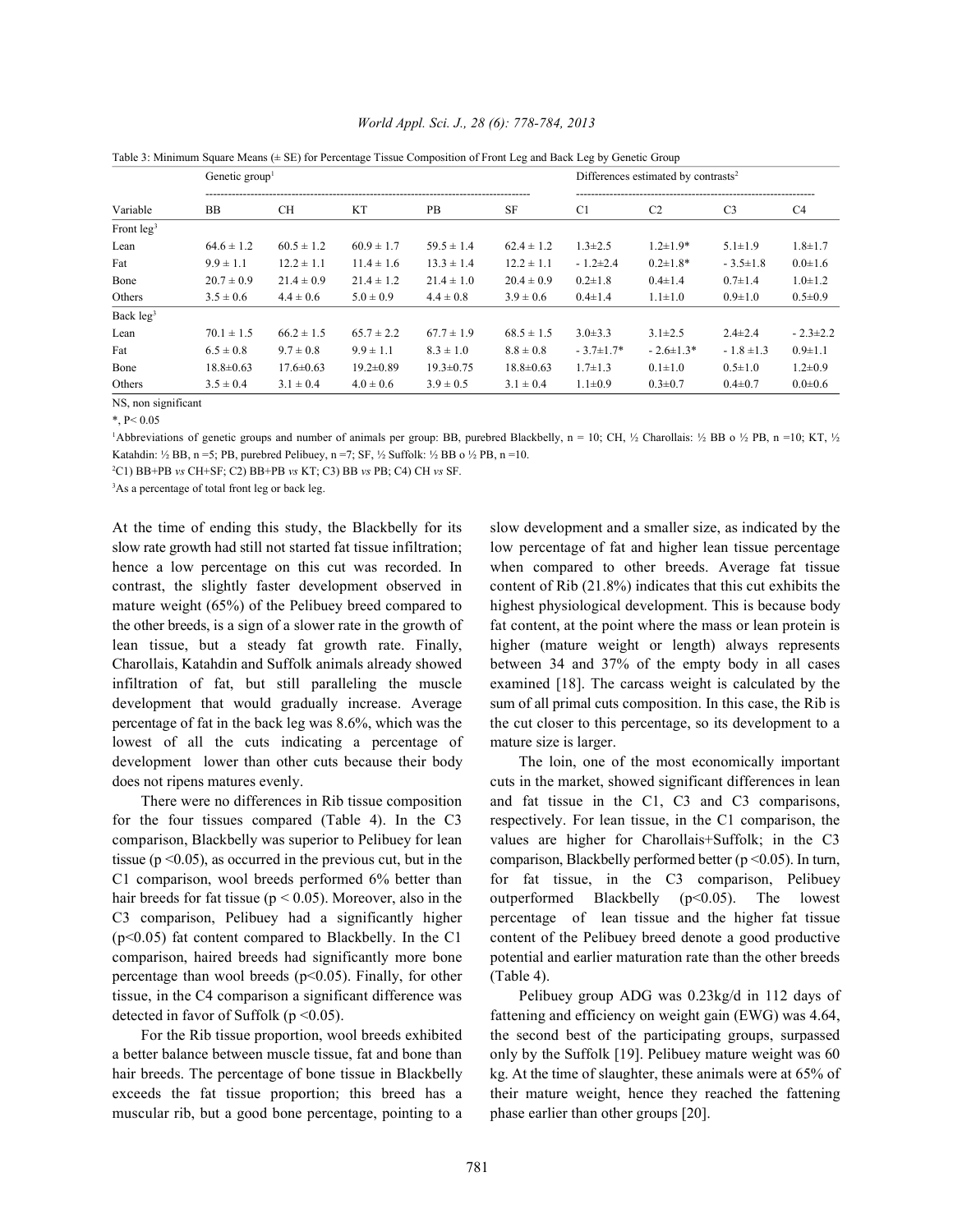|                   | Genetic Groups <sup>1</sup> |                |                |                |                | Differences estimated by contrasts <sup>2</sup> |                |                 |                 |  |
|-------------------|-----------------------------|----------------|----------------|----------------|----------------|-------------------------------------------------|----------------|-----------------|-----------------|--|
| Traits            | <b>BB</b>                   | <b>CH</b>      | <b>KT</b>      | <b>PB</b>      | <b>SF</b>      | C <sub>1</sub>                                  | C <sub>2</sub> | C <sub>3</sub>  | C4              |  |
| $Rib^3$           |                             |                |                |                |                |                                                 |                |                 |                 |  |
| Lean              | $53.3 \pm 1.1$              | $50.4 \pm 1.1$ | $50.2 \pm 1.5$ | $47.7 \pm 1.3$ | $49.8 \pm 1.1$ | $0.6 \pm 2.3$                                   | $0.2 \pm 1.7$  | $5.6 \pm 1.7*$  | $0.6 \pm 1.5$   |  |
| Fat               | $16.9 \pm 1.4$              | $24.3 \pm 1.4$ | $24.0 \pm 1.9$ | $22.7 \pm 1.6$ | $21.3 \pm 1.4$ | $-6.0 \pm 2.9*$                                 | $-4.2 \pm 2.2$ | $-5.8 \pm 2.1*$ | $3.0 \pm 1.9$   |  |
| Bone              | $23.0 \pm 0.9$              | $20.0 \pm 0.9$ | $20.0 \pm 1.3$ | $22.0 \pm 1.1$ | $20.7 \pm 0.9$ | $4.2 \pm 1.9*$                                  | $2.5 \pm 1.4$  | $1.1 \pm 1.4$   | $-0.6 \pm 1.3$  |  |
| Others            | $4.9 \pm 0.7$               | $3.7 \pm 0.7$  | $4.3 \pm 1.0$  | $5.5 \pm 0.8$  | $6.2 \pm 0.7$  | $0.5 \pm 1.4$                                   | $0.9 \pm 1.1$  | $-0.7\pm1.1$    | $-2.5 \pm 1.0*$ |  |
| Loin <sup>4</sup> |                             |                |                |                |                |                                                 |                |                 |                 |  |
| Lean              | $59.4 \pm 1.4$              | $57.9 \pm 1.4$ | $56.0 \pm 2.0$ | $50.2 \pm 1.7$ | $58.8 \pm 1.4$ | $-7.1 \pm 3.0*$                                 | $-1.2 \pm 2.3$ | $9.1 \pm 2.2^*$ | $-0.9 \pm 2.0$  |  |
| Fat               | $15.7 \pm 1.3$              | $19.4 \pm 1.3$ | $19.9 \pm 1.9$ | $24.0 \pm 1.6$ | $16.2 \pm 1.3$ | $4.1 \pm 2.9$                                   | $-0.0 \pm 2.1$ | $-8.2 \pm 2.1*$ | $3.2 \pm 1.9$   |  |
| Bone              | $16.3 \pm 1.2$              | $14.6 \pm 1.2$ | $15.3 \pm 1.7$ | $16.8 \pm 1.5$ | $16.7 \pm 1.2$ | $1.8 \pm 2.6$                                   | $1.2 \pm 2.0$  | $0.5 \pm 1.9$   | $2.1 \pm 1.7$   |  |
| Others            | $7.7 \pm 0.9$               | $6.4 \pm 0.9$  | $7.4 \pm 1.2$  | $6.9 \pm 1.0$  | $6.7 \pm 0.9$  | $1.5 \pm 1.8$                                   | $0.1 \pm 1.4$  | $-0.8 \pm 1.4$  | $-0.3 \pm 1.2$  |  |

# *World Appl. Sci. J., 28 (6): 778-784, 2013*

Table 4: Minimum Square Means (± SE) for Percentage Tissue Composition of Rib and Loin by Genetic Group

NS, non significant

 $*$ , P< 0.05

<sup>1</sup> Abbreviations of genetic groups and number of animals per group: BB, purebred Blackbelly, n = 10; CH, ½ Charollais: ½ BB o ½ PB, n =10; KT, ½ Katahdin: ½ BB, n =5; PB, purebred Pelibuey, n =7; SF, ½ Suffolk: ½ BB o ½ PB, n =10.

<sup>2</sup>C1) BB+PB *vs* CH+SF; C2) BB+PB *vs* KT; C3) BB *vs* PB; C4) CH *vs* SF.

<sup>3</sup> As a percentage of total Rib.

<sup>4</sup> As a percentage of total loin.

| Table 5: Minimum Square Means (± SE) for Percentage Tissue Composition of Neck and Left-side Carcass by Genetic Group |  |  |  |  |  |
|-----------------------------------------------------------------------------------------------------------------------|--|--|--|--|--|
|                                                                                                                       |  |  |  |  |  |

| Traits                         | Genetic group <sup>1</sup> |                |                |                |                |                 | Differences estimated by contrasts $2$ |                  |                 |
|--------------------------------|----------------------------|----------------|----------------|----------------|----------------|-----------------|----------------------------------------|------------------|-----------------|
|                                | <b>BB</b>                  | CН             | KT             | <b>PB</b>      | SF             | C1              | C <sub>2</sub>                         | C <sub>3</sub>   | C4              |
| Neck <sup>3</sup>              |                            |                |                |                |                |                 |                                        |                  |                 |
| Lean                           | $54.7 \pm 1.8$             | $54.6 \pm 1.8$ | $55.0 \pm 2.5$ | $53.0 \pm 2.1$ | $56.6 \pm 1.8$ | $3.4 \pm 3.7$   | $1.1 \pm 2.9$                          | $1.7 \pm 2.8$    | $2.0 \pm 2.5$   |
| Fat                            | $13.7 \pm 1.8$             | $18.0 \pm 1.8$ | $20.9 \pm 2.6$ | $16.3 \pm 2.2$ | $14.6 \pm 1.8$ | $-2.6 \pm 3.8$  | $-5.8 \pm 2.9*$                        | $-2.7 \pm 2.8$   | $3.4 \pm 2.6$   |
| Bone                           | $22.1 \pm 1.7$             | $16.4 \pm 1.7$ | $15.7 \pm 2.4$ | $19.2 \pm 2.0$ | $17.5 \pm 1.7$ | $7.4 \pm 3.6^*$ | $5.0 \pm 2.7$                          | $2.9 \pm 2.6$    | $-1.1 \pm 2.4$  |
| Others                         | $7.4 \pm 1.2$              | $9.1 \pm 1.2$  | $7.3 \pm 1.6$  | $9.0 \pm 1.4$  | $9.5 \pm 1.2$  | $-2.1 \pm 2.4$  | $1.0 \pm 1.9$                          | $-1.6 \pm 1.8$   | $-0.4 \pm 1.6$  |
| Lrft-side Carcass <sup>4</sup> |                            |                |                |                |                |                 |                                        |                  |                 |
| Lean                           | $61.6 \pm 0.9$             | $58.9 \pm 0.9$ | $58.2 \pm 1.2$ | $56.0 \pm 1.0$ | $60.1 \pm 0.9$ | $-1.4 \pm 1.8$  | $0.6 \pm 1.4$                          | $5.7 \pm 1.4*$   | $-1.2 \pm 1.2$  |
| Fat                            | $12.8 \pm 0.9$             | $17.6 \pm 0.9$ | $17.6 \pm 1.2$ | $18.1 \pm 1.0$ | $15.2 \pm 0.9$ | $-1.9 \pm 1.8$  | $-2.1 \pm 1.4$                         | $-5.3 \pm 1.3^*$ | $2.5 \pm 1.2^*$ |
| Bone                           | $20.3 \pm 0.5$             | $18.5 \pm 0.5$ | $18.8 \pm 0.7$ | $20.3 \pm 0.6$ | $19.3 \pm 0.5$ | $2.8 \pm 1.1*$  | $1.5 \pm 0.8$                          | $0.0 \pm 0.8$    | $-0.8 \pm 0.7$  |
| Others                         | $5.3 \pm 0.4$              | $4.9 \pm 0.4$  | $5.4 \pm 0.5$  | $5.6 \pm 0.4$  | $5.5 \pm 0.4$  | $0.5 \pm 0.8$   | $0.0 \pm 0.6$                          | $-0.3 \pm 0.6$   | $-0.6 \pm 0.5$  |

NS, non significant

\*, P< 0.05

Abbreviations of genetic groups and number of animals per group: BB, purebred Blackbelly,  $n = 10$ ; CH,  $\frac{1}{2}$  Charollais: ½ BB o ½ PB, n =10; KT, ½ Katahdin: ½ BB, n =5; PB, purebred Pelibuey, n =7; SF, ½ Suffolk: ½ BB o ½ PB, n =10.

<sup>2</sup>C1) BB+PB *vs* CH+SF; C2) BB+PB *vs* KT; C3) BB *vs* PB; C4) CH *vs* SF.

<sup>3</sup>As a percentage of total neck.

<sup>4</sup>As a percentage of total carcass

Suffolk group performed better than the Blackbelly + bone there were differences only in the C2 and C1 Pelibuey group (p  $\leq 0.05$ ) versus, highlighting its contrasts, respectively (Table 5). In C2, Katahdin had a specialization for meat production. The remaining tissue significantly better performance than the Blackbelly + percentages were similar between these groups. In heavy Pelibuey group (p <0.05). The Katahdin breed also had the breeds such as Charollais, Katahdin or Suffolk, when highest fat percentage indicating that the cut was in a mature weight is high or is increasing in the parents of fat fatness stage at the time of slaughter. Considering its lambs, at conventional slaughter weights, the efficiency 16.7% overall average fat percentage, this was the third of lean tissue production increases, with a reduced fat and cut with greater maturity. In the C1 contrast, haired bone content, which is a desirable condition [20]. breeds had greater bone tissue content than wool breeds

In the C1 comparison for lean tissue, the Charollais + Finally, in the primal cut neck in adipose tissue and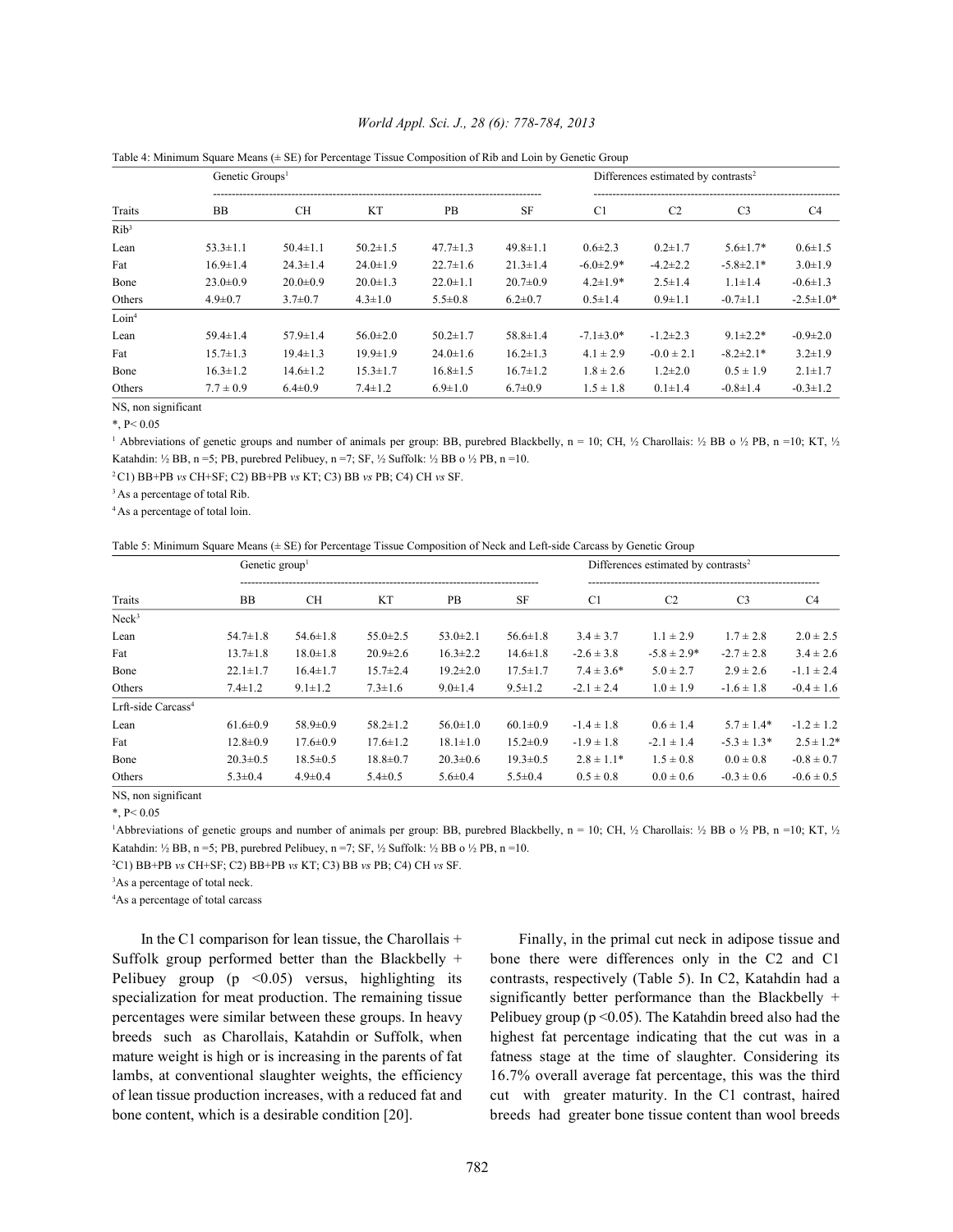for lean tissue, fat, bone and others were 59, 16.3, 19.4 and their contribution to diversified small ruminant 5.3%, respectively (Table 5). Given the 16.3% fat production in the United States. Journal of Animal percentage, it can be estimated that, in average, there was Science, 75: 630-640. a 46% development of the total mature growth, which 5. Horton, G.M.J. and C.C. Burgher, 1992. corresponds to a 35.5% body fat average. Contrasts Physiological and carcass characteristics of hair comparisons found difference in the first three tissues: for and wool breeds of sheep. Small Ruminant Research, lean tissue in the C3 contrast, the Blackbelly group 7: 51-60. performed better than the Pelibuey group (p <0.05). For fat 6. Canton, G.J., Q.R. Bores, R.J. Baeza, F.J. Quintal, tissue in the C3 contrast, the Pelibuey group had a R.R. Santos and C.C. Sandoval, 2009. Growth and significant difference compared to the Blackbelly group Feed Efficiency of Pure and F1 Pelibuey Lambs  $(p \le 0.05)$ ; and in the C4 contrast, the Charollais group Crossbred with Specialized Breeds for Production of outperformed the Suffolk group (p <0.05) in Suffolk. Meat. Journal of Animal and Veterinary Advances, Finally, for bone tissue content, in the C1 contrast, haired 8: 26-32. breeds had more bone than wool breeds (p < 0.05). The 7. Pineda, J., J.M. Palma, G.F.W. Haenlein and traits shown in the results could be considered as specific M.A. Gallina, 1998. Fattening of Pelibuey hair sheep traits for each group, given their particular genetic pool. and crossbreds Rambouillet-Dorset x Pelibuey in

showed similar performance in their carcass traits, with an carcass traits in crossbred lambs. Animal Production, average backfat thickness of 1.9 mm. As a percentage of 40: 315-322. carcass weight, there was no breed effect for the two main 9. Hawkins, R.R., J.D. Kemp, D.G. Ely, J.D. Fox and primal cuts, while in backfat thickness wool breeds W.G. Moody, 1985.Carcass and meat characteristics performed better than hair breeds. Tissue composition of of crossbred lambs born to ewe of different genetic haired breeds (ie. Blackbelly) had a higher proportion of types and slaughtered at different weights. Livestock lean tissue that Pelibuey. For wool breeds, fat content was Production Science, 12: 241-250. higher than in Charollais and Suffolk. The use of 10. Burke, J.M., J.K. Apple, W.J. Roberts, C.B. Borge and specialized paternal sheep breeds for meat production E.B. Kegley, 2003. Effect of breed-type on crossed with maternal hair breeds improves carcass traits performance and carcass traits of intensively of size, shape and tissue balance. managed hair sheep. Meat Science, 63: 309-315.

- Accesed on 10 July 2013. pp: 387-388.
- 2. FAOSTAT, 2013. Trade. Crops and livestock 12. Cuthberthson, A., G. Harrington and R.J. Smith, 1972. Accesed on 10 July 2013. 1: 113-122.
- 3. Phillips, W.A., D.L., Von Tungelm and M.A. Brown, 13. Owen, J.E., G.A. Norman, I.L. Fisher and R.A. Frost, 47: 1365-1371. animals. Meat Science, 1: 63-85.
- $(p \le 0.05)$ . The totals of tissue composition of the carcass 4. Wildews, S., 1997. Hair sheep genetic resources and
	-
	-
	- **CONCLUSIONS** 27: 263-266. the Mexican tropics. Small Ruminant Research,
	- Lamb genetic groups considered in this study Comparison of Terminal sire breeds for growth and 8. Cameron, N.D. and D.J. Drury, 1985.
		-
		-
- **REFERENCES** Camargo, J.C. Estrada Bejarano, M. Zapata and 1. FAOSTAT, 2013. Production. Livestock Primary. performance in crossbred hair lambs fed with a high Food and Agriculture Organization. Rome. concentrate diet. Proc. West. Sec. Am. Soc. of http://faostat3.fao.org/home/#DOWNLOAD Anim. Sci. Utah State University. Logan, UT. USA, 11. Villalobos, V.G., F.A. Rodríguez Almeida, G. Lara D. Domínguez, 2006. Evaluation of animal
	- products. Food and Agriculture Organization. Rome. Tissue separation-to assess beef and lamb variation. http://faostat3.fao.org/home/#DOWNLOAD Proc. Br. Soc. Anim. Prod. Symp. (New Series),
	- 1995. Feedlot performance of spring born Polypay, 1977. Studies on the meat production characteristics Romanov, St. Croix and Texel crossed lambs finished of Botswana goats and sheep-Part I: Sampling, during the summer. Journal of Animal Science, methods and materials and measurements on the live